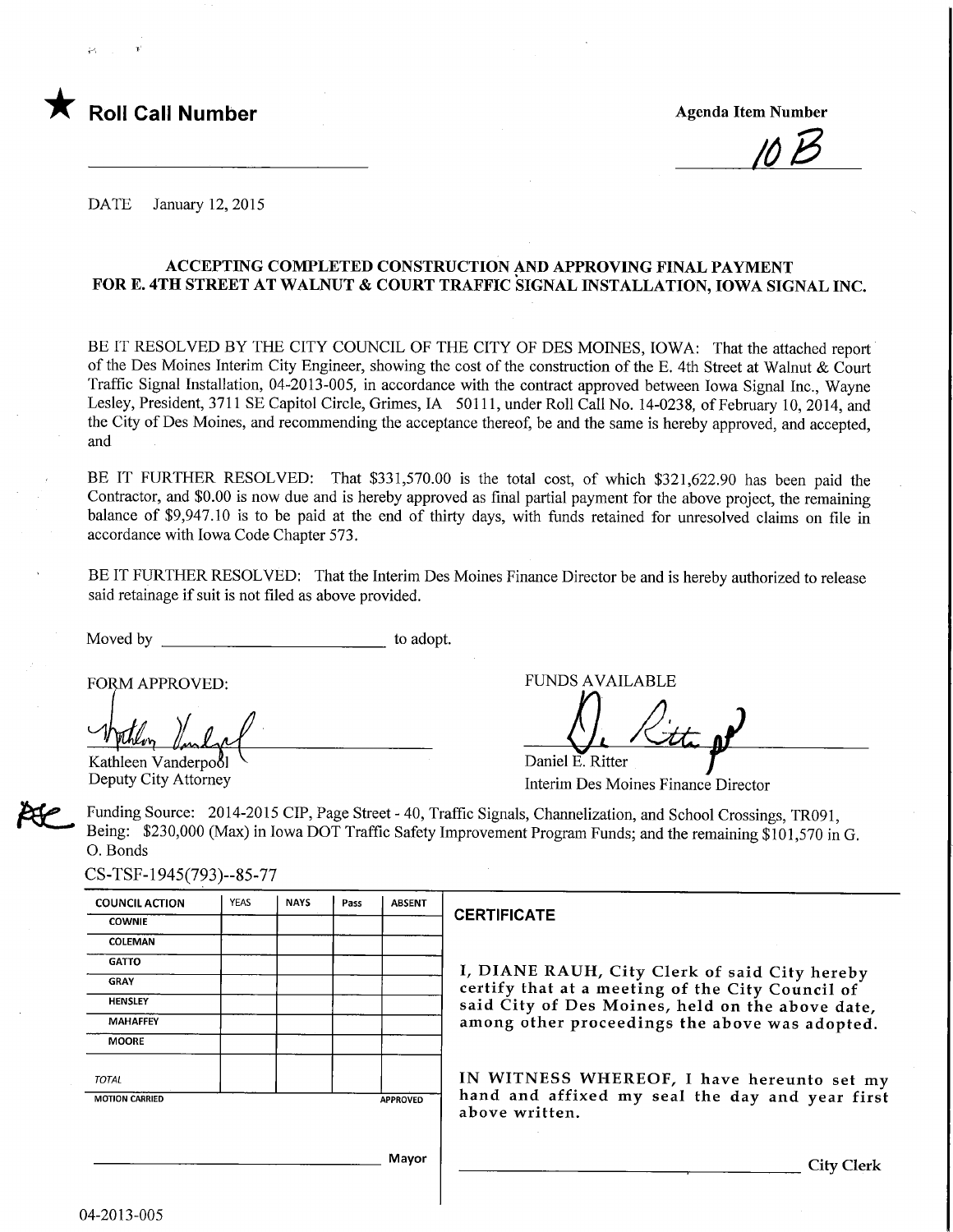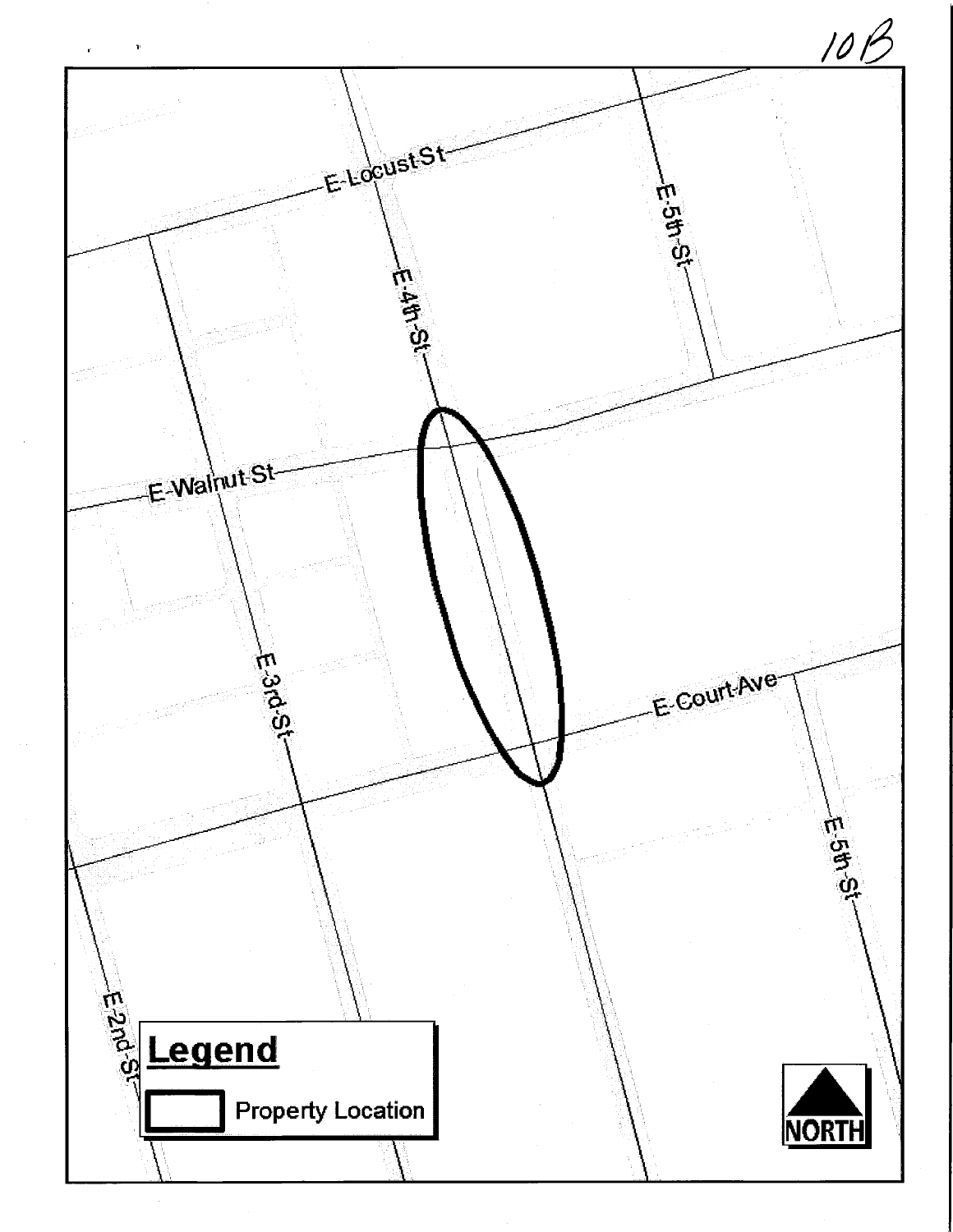

# PROJECT SUMMARY

## E. 4th Street at Walnut & Court Traffic Signal Installation

### Activity ID 04-2013-005

On February 10, 2014, under Roll Call No. 14-0238, the Council awarded the contact for the above improvements to Iowa Signal Inc., in the amount of \$334,398.00. Tabulated below is a history of project change orders.

| Change<br>Order No. | <b>Initiated By</b> | <b>Description</b>                                                                                                       | Amount       |
|---------------------|---------------------|--------------------------------------------------------------------------------------------------------------------------|--------------|
| $\mathbf 1$         | Engineering         | 4/23/2014<br>Replace temporary traffic signals with stop signs at Walnut<br>Street due to underground utility conflicts. | \$1,897.00   |
| $\cdot$ 2           | City                | 9/15/2014<br>Adjust final quantities to as-built amounts.                                                                | \$(4,725.00) |
|                     |                     | <b>Original Contract Amount</b>                                                                                          | \$334,398.00 |
|                     |                     | <b>Total Change Orders</b>                                                                                               | \$(2,828.00) |
|                     |                     | <b>Percent of Change Orders to Original Contract</b>                                                                     | $(0.85)\%$   |
|                     |                     | <b>Total Contract Amount</b>                                                                                             | \$331,570.00 |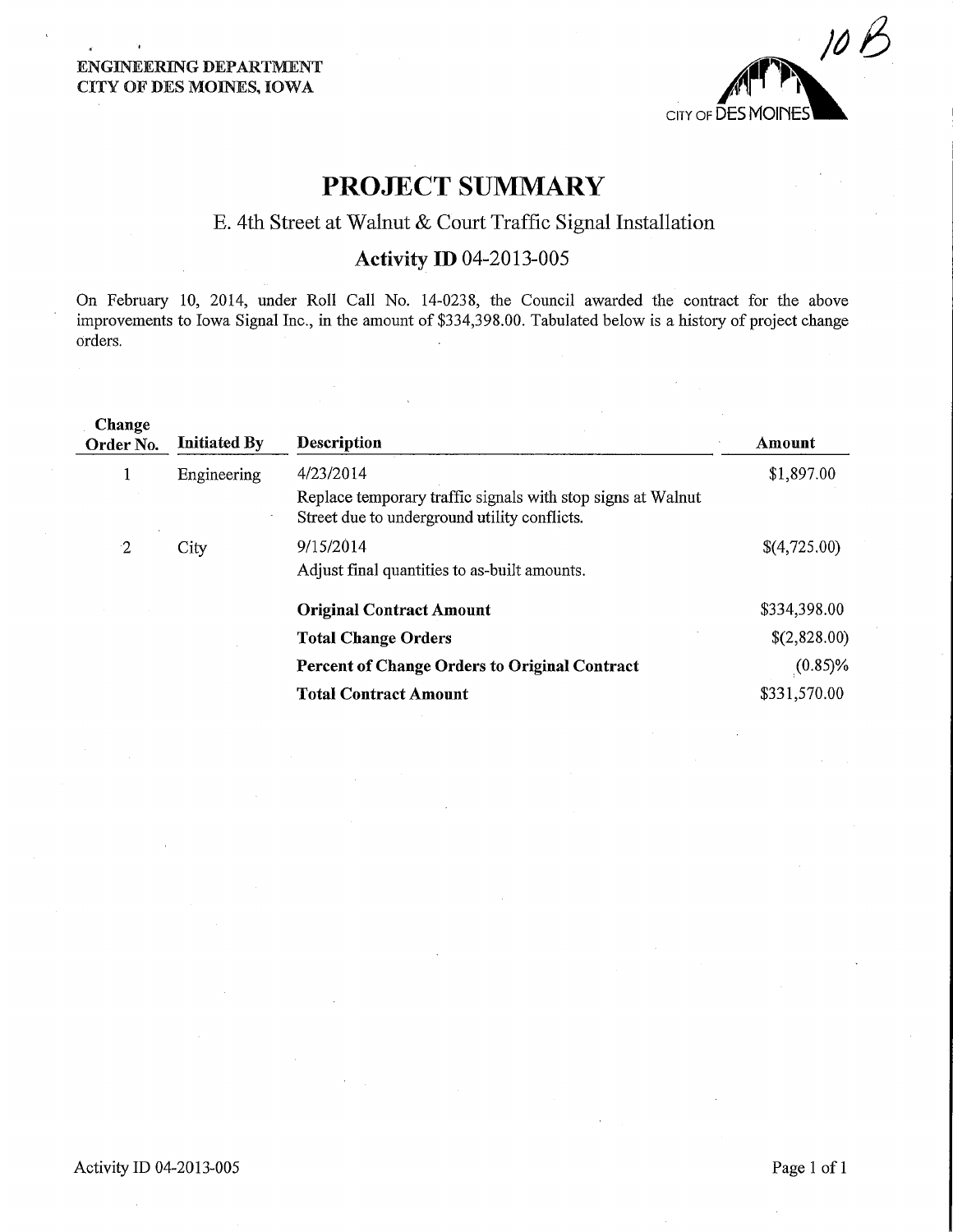January 12,2015



#### AGENDA HEADING:

Accepting completed construction and approving final payment for the E. 4th Street at Walnut & Court Traffic Signal Installation, Iowa Signal Inc.

#### SYNOPSIS:

Approve the Engineer's Certification of Completion, accept construction of said improvement, and authorize final payment to the contractor.

#### FISCAL IMPACT:

Amount: \$331,570.00 As-Built Contract Cost

Funding Source: 2014-2015 CIP, Page Street - 40, Traffic Signals, Channelization, and School Crossings, TR091, Being: \$230,000 (Max) in Iowa DOT Traffic Safety Improvement Program Funds; and the remaining \$101,570 in G. 0. Bonds

#### CERTIFICATION OF COMPLETION:

On February 10, 2014, under Roll Call No. 14-0238, the City Council awarded a contract to Iowa Signal Inc., Wayne Lesley, President, 3711 SE Capitol Circle, Grimes, IA, 50111 for the construction of the following improvement:

E. 4th Street at Walnut & Court Traffic Signal Installation, 04-2013-005

The improvement includes removal of roadway pavement, sidewalks, and existing temporary traffic signals and replacement with new PCC roadway pavement, ADA-compliant sidewalk and curb ramps, traffic signals, and other incidental items in accordance with the contract documents, including Plans File Nos.555/001-024, located at the intersections of E. 4th Street and Walnut Street and E. 4th Street and Court Avenue, Des Moines, Iowa

I hereby certify that the construction of said E. 4th Street at Walnut & Court Traffic Signal Installation, Activity ID 04-2013-005, has been completed in substantial compliance with the terms of said contract, and I hereby recommend that the work be accepted. The work commenced on March 31, 2014, and was completed on January 5,2015.

 $\mathbf{1}$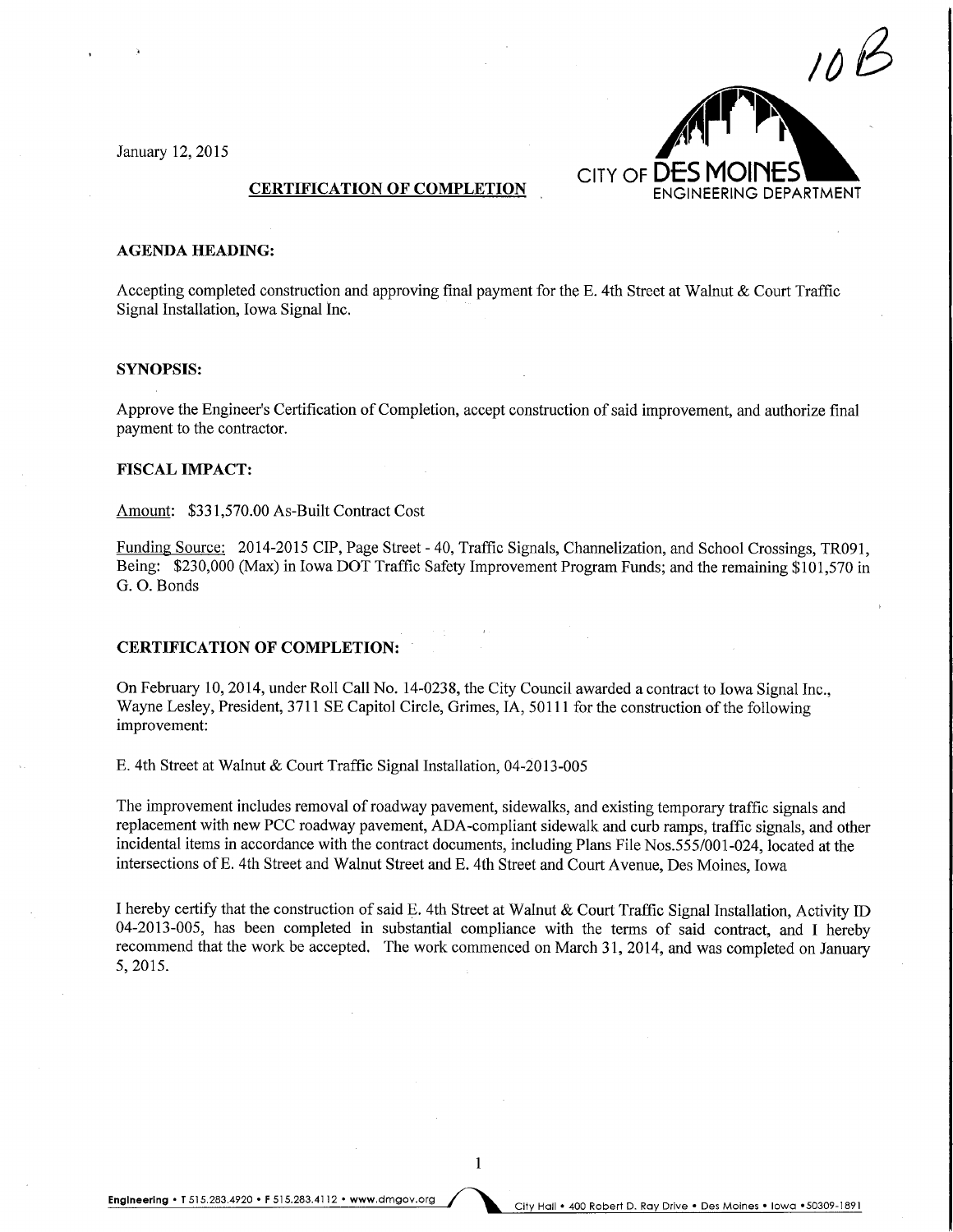166

I further certify that \$331,570.00 is the total cost of said improvement, of which \$321,622.90 has been paid the Contractor and \$0.00 is now due and is hereby approved as final partial payment for the above project, the remaining balance of \$9,947.10 is to be paid at the end of thirty days, with funds retained for unresolved claims on file in accordance with Iowa Code Chapter 573. The amount of completed work is shown on the attached Estimate of Construction Completed.

Minela Cookeey Ro

Pamela S. Cooksey, P.E. Des Moines Interim City Engineer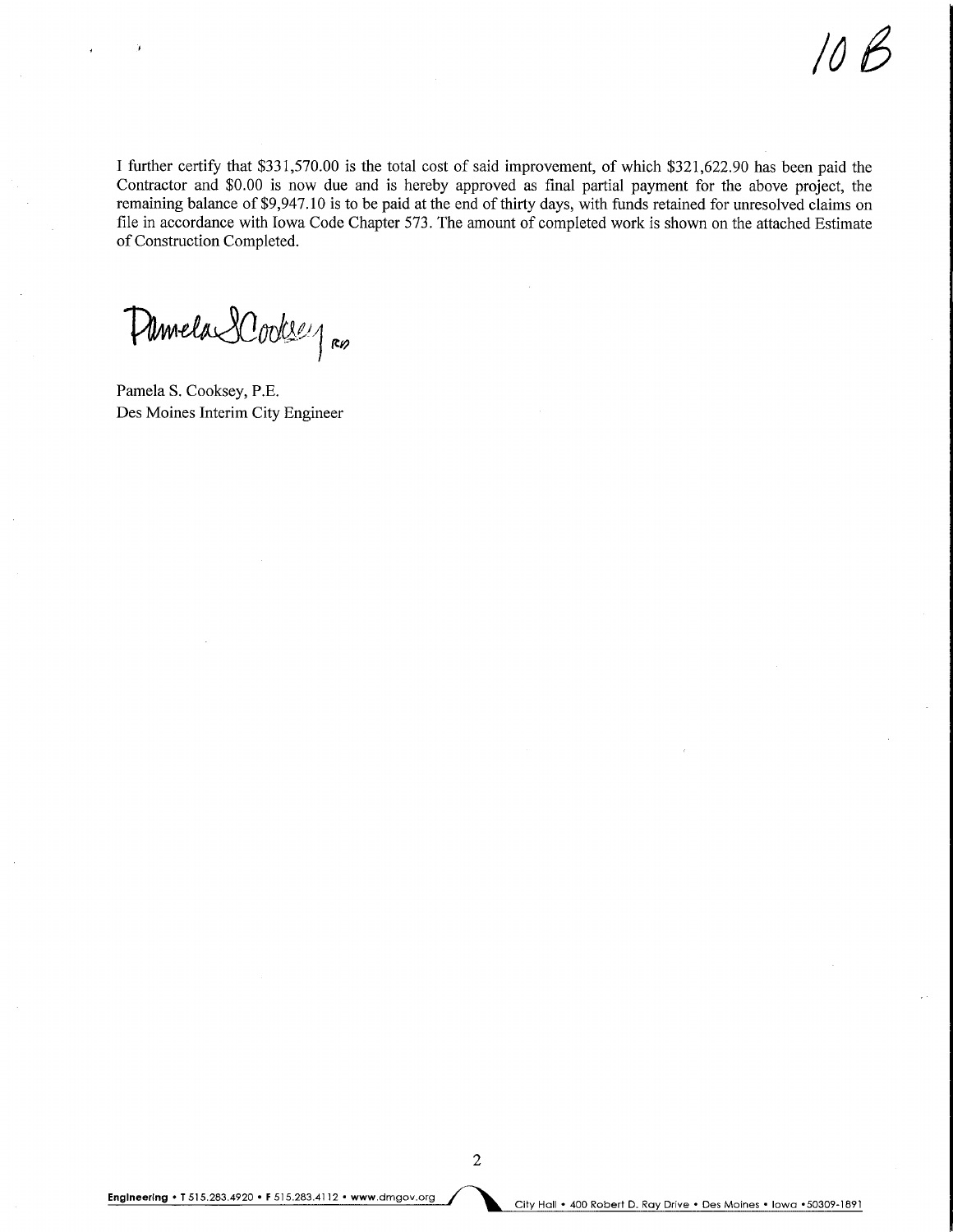### ESTIMATE OF CONSTRUCTION COMPLETED FOR WORK DONE FROM 9/19/2014 to 11/20/2014FINAL PAYMENT



# Activity ID: 04-2013-005

### PROJECT: E. 4TH STREET AT WALNUT & COURT TRAFFIC SIGNALSCONTRACTOR: IOWA SIGNAL INC.

Date: 11/21/2014

|                 |                                                        |                        | UNITS            |                   |             |              |                |
|-----------------|--------------------------------------------------------|------------------------|------------------|-------------------|-------------|--------------|----------------|
| LINE NO.        |                                                        |                        |                  |                   | CONSTRUCTED |              |                |
|                 | <b>DESCRIPTION</b><br><b>Traffic Control</b>           | UNIT                   | <b>ESTIMATED</b> | <b>AUTHORIZED</b> | TO DATE     | UNIT PRICE   | TOTAL AMOUNT   |
| $\mathbf 1$     |                                                        | LS                     | 1.000            | 1.000             | 1.000       | \$7,000.00   | \$7,000.00     |
| $\mathbf{2}$    | Mobilization                                           | LS                     | 1.000            | 1.000             | 1.000       | \$10,000.00  | \$10,000.00    |
| 3               | Modified Subbase                                       | ${\rm SY}$             | 97.000           | 97.000            | 97.000      | \$20.00      | \$1,940.00     |
| $\overline{4}$  | Class 10 Excavation                                    | <b>CY</b>              | 20.000           | 20.000            | 20.000      | \$25.00      | \$500.00       |
| 5               | Remove Existing Storm Sewer                            | LF                     | 10.000           | 10.000            | 10.000      | \$40.00      | \$400.00       |
| 6               | Pavement Removal                                       | SY                     | 410.000          | 489.800           | 489.800     | \$25.00      | \$12,245.00    |
| $\overline{7}$  | 15" RCP, Class III Storm Sewer                         | LF                     | 7.000            | 10.000            | 10.000      | \$125.00     | \$1,250.00     |
| 8               | Subdrain                                               | LF                     | 110.000          | 110.000           | 110.000     | \$27.00      | \$2,970.00     |
| 9               | Subdrain Outlet                                        | <b>EACH</b>            | 2.000            | 2.000             | 2.000       | \$250.00     | \$500.00       |
| 10              | Intake, SW-505                                         | <b>EACH</b>            | 1.000            | 1.000             | 1.000       | \$5,600.00]  | \$5,600.00     |
| 11              | Adjust Existng Storm Sewer Manhole, Minor              | $\rm EA$               | 2.000            | 2.000             | 2.000       | \$525.00     | \$1,050.00     |
| 12              | Adjust Existing Storm Sewer Intake, Major              | $\mathbf{E}\mathbf{A}$ | 1.000            | 1.000             | 1.000       | \$3,900.00   | \$3,900.00     |
| 13              | 18-Inch Curb & Gutter                                  | $\rm LF$               | 25.000           | 25.000            | 25.000      | \$35.00      | \$875.00       |
| 14              | Pavement, 7-Inch PCC                                   | <b>SY</b>              | 72.000           | 155.500           | 155.500     | \$65.00      | \$10,107.50    |
| 15              | HMA Wedge, 1M ESAL 1/2-Inch Mix                        | TON                    | 25.000           | 0.000             | 0.000       | \$300.00     | \$0.00         |
| 16              | Sidewalk, Class A                                      | SY                     | 226.000          | 226.000           | 226.000     | \$60.00      | \$13,560.00    |
| 17              | Sidewalk, 6-inch                                       | SY                     | 122.000          | 162.000           | 162.000     | \$45.00      | \$7,290.00     |
| 18              | Detectable Warnings                                    | <b>SF</b>              | 196.000          | 208.000           | 208.000     | \$45.00      | \$9,360.00     |
| 19              | Crushed Red Brick Chips                                | TON                    | 15.000           | 3.500             | 3.500       | \$75.00      | \$262.50       |
| 20              | Sodding                                                | SQ                     | 20.000           | 0.000             | 0.000       | \$100.00     | \$0.00         |
| 21              | Watering                                               | MGAL                   | 8.000            | 0.000             | 0.000       | \$500.00     | \$0.00         |
| 22              | Traffic Signalization                                  | LS                     | 1.000            | 1.000             | 1.000       | \$240,863.00 | \$240,863.00   |
| 23              | New Stop Box Housing                                   | <b>EACH</b>            | 1.000            | 0.000             | 0.000       | \$250.00     | \$0.00         |
| 24              | New Stop Box Rod                                       | <b>EACH</b>            | 1.000            | 0.000             | 0.000       | \$250.00     | \$0.00         |
| 1.01            | Delete temporary traffic signals, poles, and cables    | LS                     |                  | 1.000             | 1.000       | (\$5,720.00) | $(\$5,720.00)$ |
| 1.02            | Furnish temporary traffic control signs                | ${\rm LS}$             |                  | 1.000             | 1.000       | \$720.00     | \$720.00       |
| 1.03            | Provide black finish on all signal poles and pedestals | ${\rm LS}$             |                  | 1.000             | 1.000       | \$6,897.00   | \$6,897.00     |
|                 |                                                        |                        |                  |                   |             |              |                |
| CO <sub>2</sub> | Adjust Contract Item Amounts to As-built quantities    |                        |                  |                   |             |              |                |

 $\leq$  $\blacktriangledown$